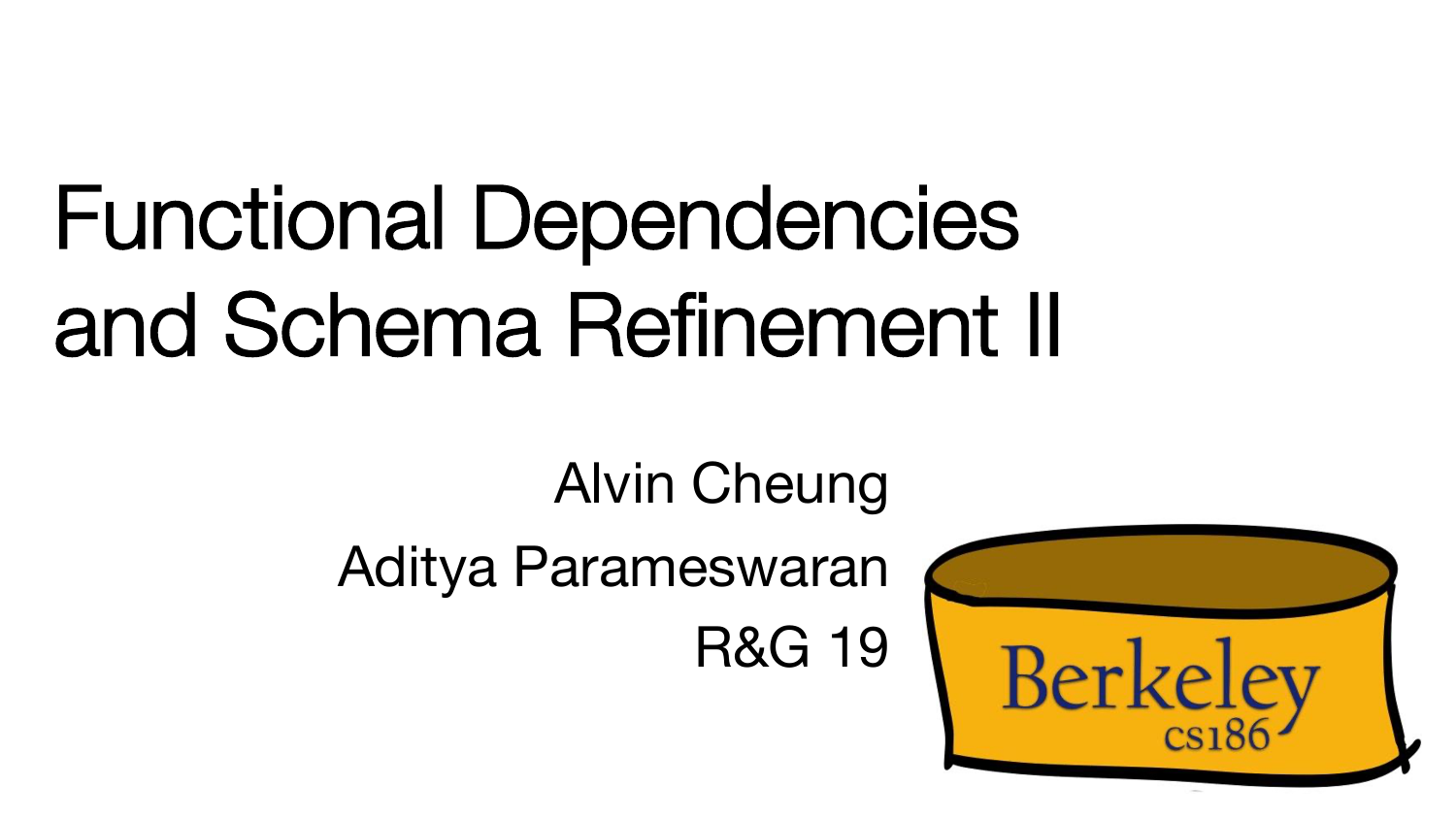### Thanks for that…

- So we know a lot about FDs
- So what?
- Can they help with removing redundancy, update and deletion anomalies?
- Yes! We use **normalization** to cast schemas into **Normal Forms**  (aka good schemas)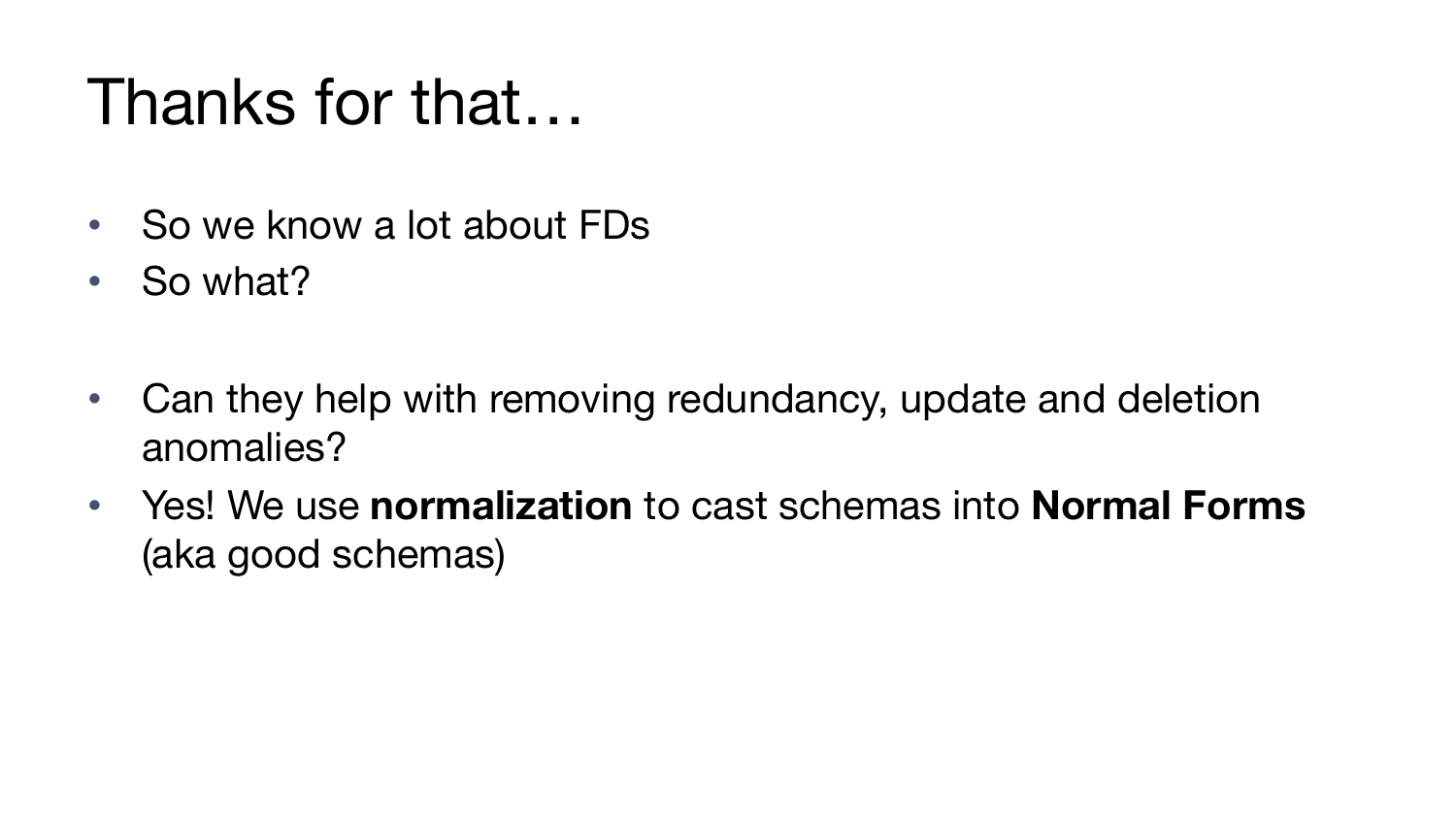### Normal Forms

First Normal Form = all attributes are atomic Second Normal Form (2NF) = old and obsolete Third Normal Form (3NF) = rarely preferred over BCNF Fourth Normal Form (4NF) = unnecessary/complex

Boyce Codd Normal Form (BCNF)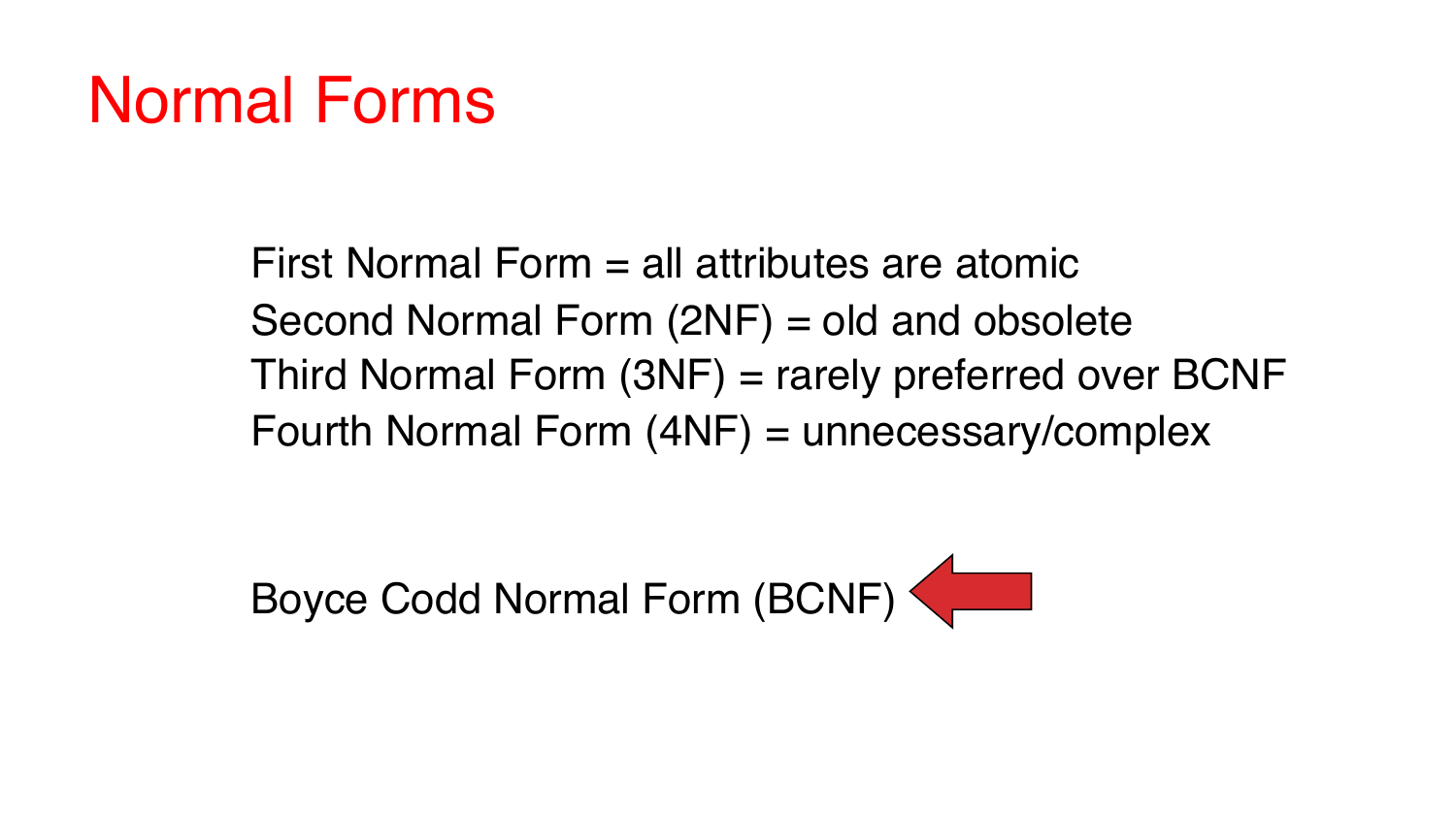### Boyce-Codd Normal Form

A simple condition for removing redundancy/anomalies from relations:

A relation R is in BCNF if and only if:

Whenever there is a nontrivial FD:  $A_1A_2...A_n \rightarrow B$ , then  $A_1A_2...A_n$  is a super-key for R.

- Non-trivial means RHS is not a subset of LHS
- "Whenever a set of attributes of R is determining another attribute, it should determine all attributes of R."

Why does this make sense?

Say R(A, B, C) with AB as the key has an FD:  $A\rightarrow C$ . Then C is being repeated for multiple Bs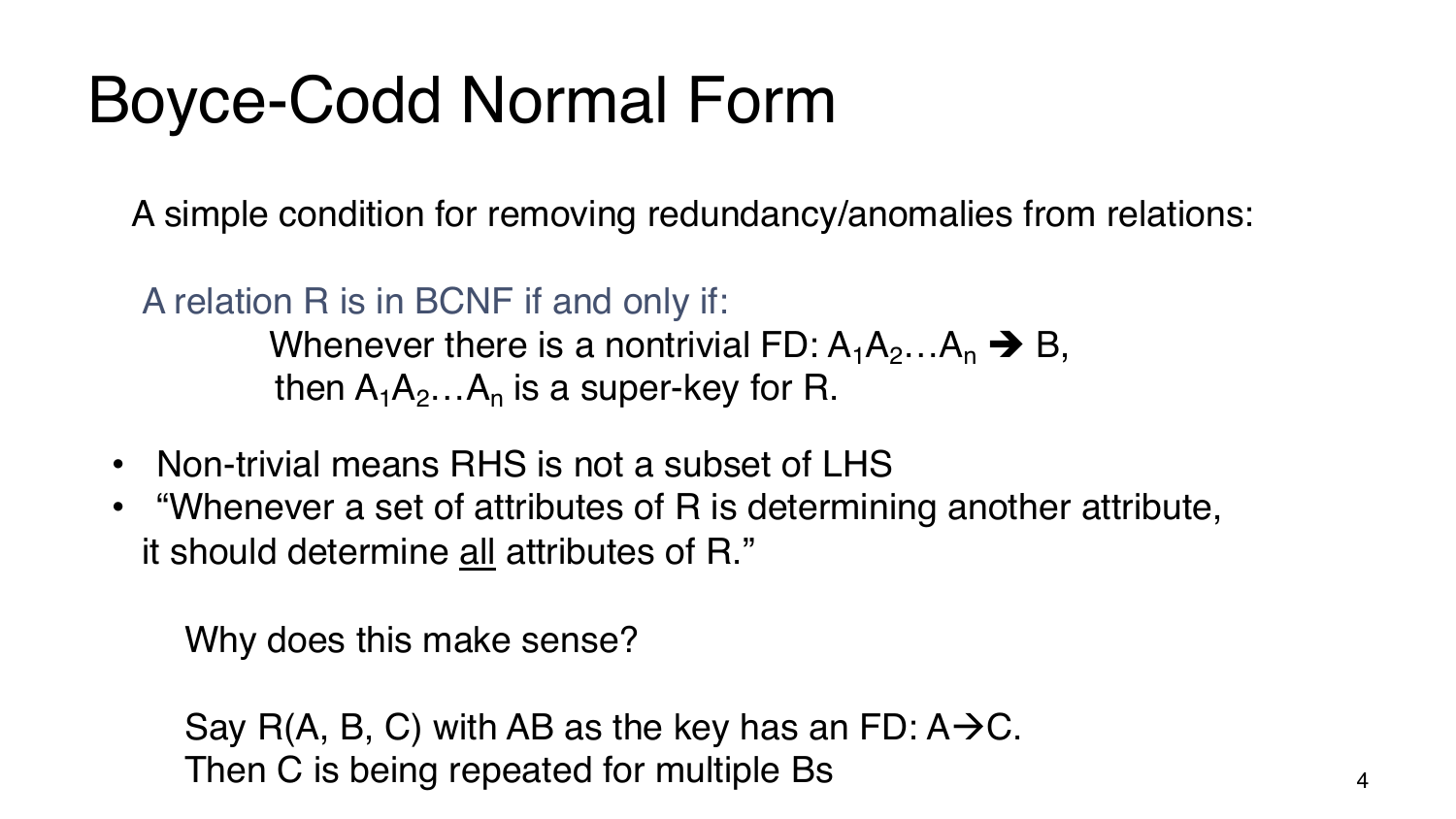| <b>Name</b>                         | <b>SSN</b>                                | <b>Phone Number</b>                                  |
|-------------------------------------|-------------------------------------------|------------------------------------------------------|
| Jia                                 | 123-32-9931                               | (201) 555-1234                                       |
| Jia<br><b>Marco</b><br><b>Marco</b> | 123-32-9931<br>909-43-4486<br>909-43-4486 | (206) 572-4312<br>(908) 464-0028<br>$(212)$ 555-4000 |

What are the dependencies?  $SSN \rightarrow Name$ Is the left side a superkey? No Is it in BCNF? No.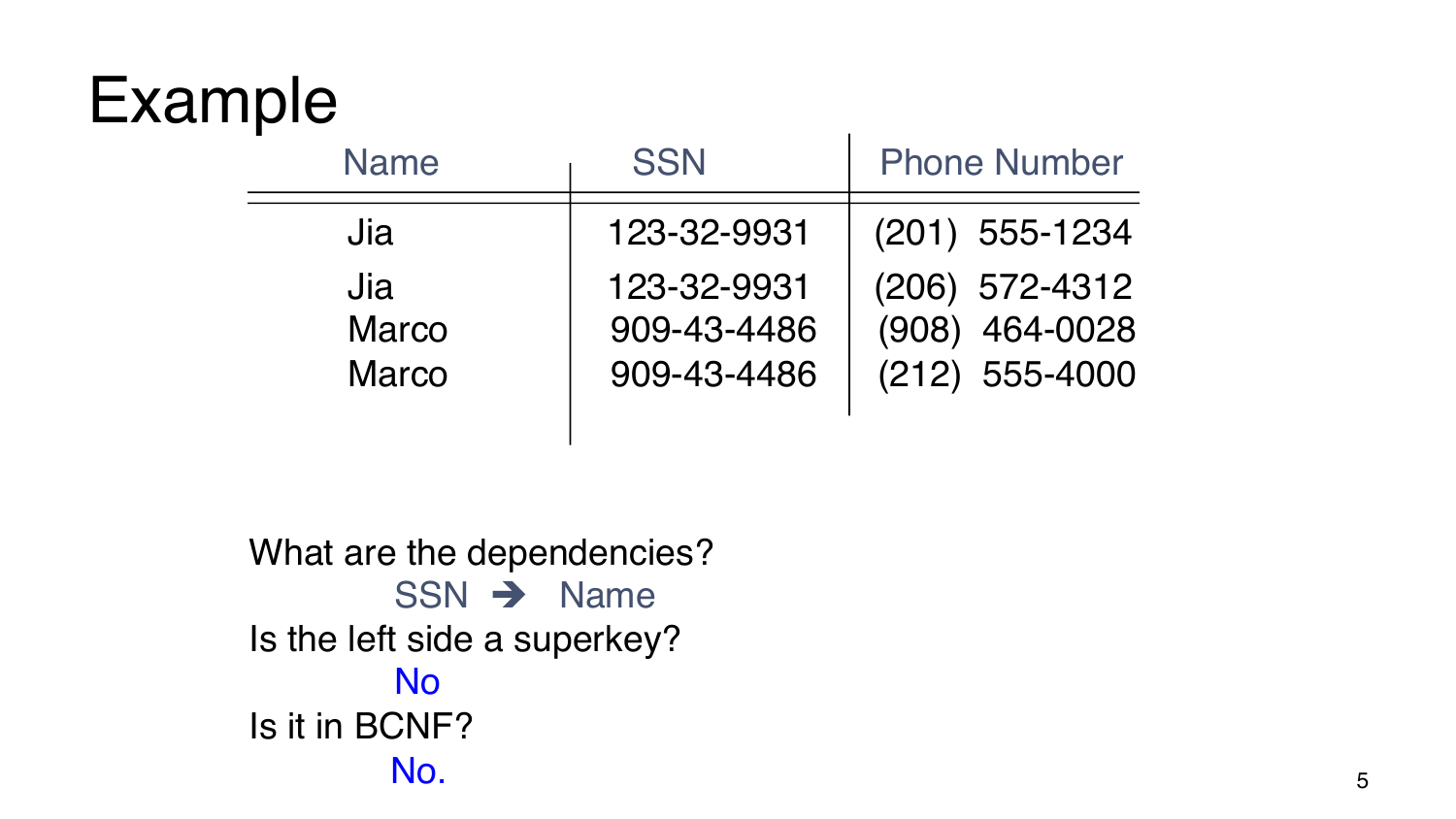### Decompose it into BCNF

|             |             | <b>SSN</b>     | Name                | $SSN \rightarrow Name$ |
|-------------|-------------|----------------|---------------------|------------------------|
| 123-32-9931 |             | Jia            |                     |                        |
| 909-43-4486 |             | <b>Marco</b>   | Now is it in BCNF?  |                        |
|             |             |                |                     |                        |
|             | <b>SSN</b>  |                | <b>Phone Number</b> |                        |
| 123-32-9931 |             | (201) 555-1234 |                     |                        |
| 123-32-9931 |             | (206) 572-4312 |                     |                        |
|             | 909-43-4486 |                | 464-0028<br>(908)   |                        |
|             | 909-43-4486 |                | (212) 555-4000      |                        |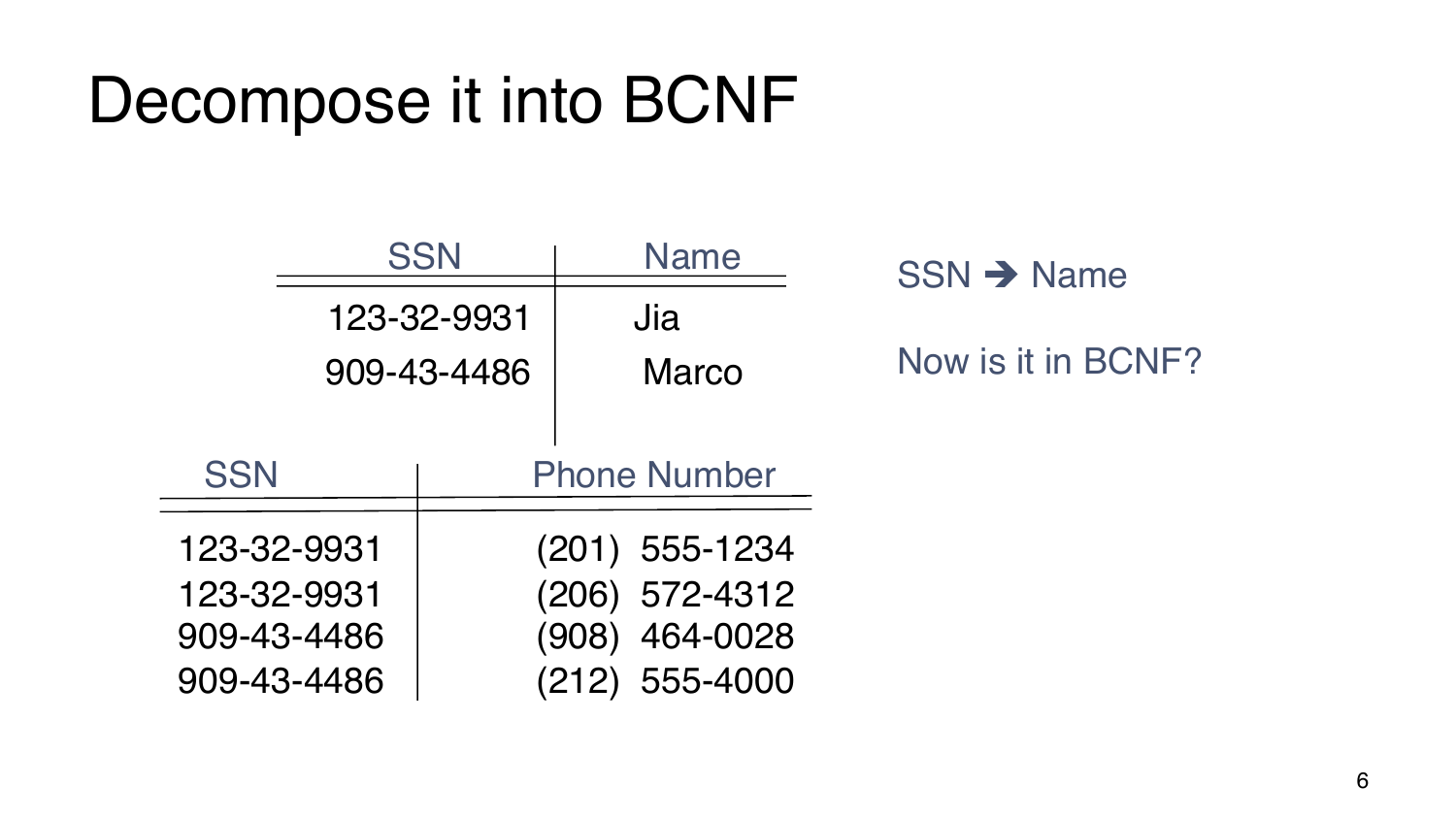### BCNF Decomposition

Find a dependency that violates the BCNF condition:

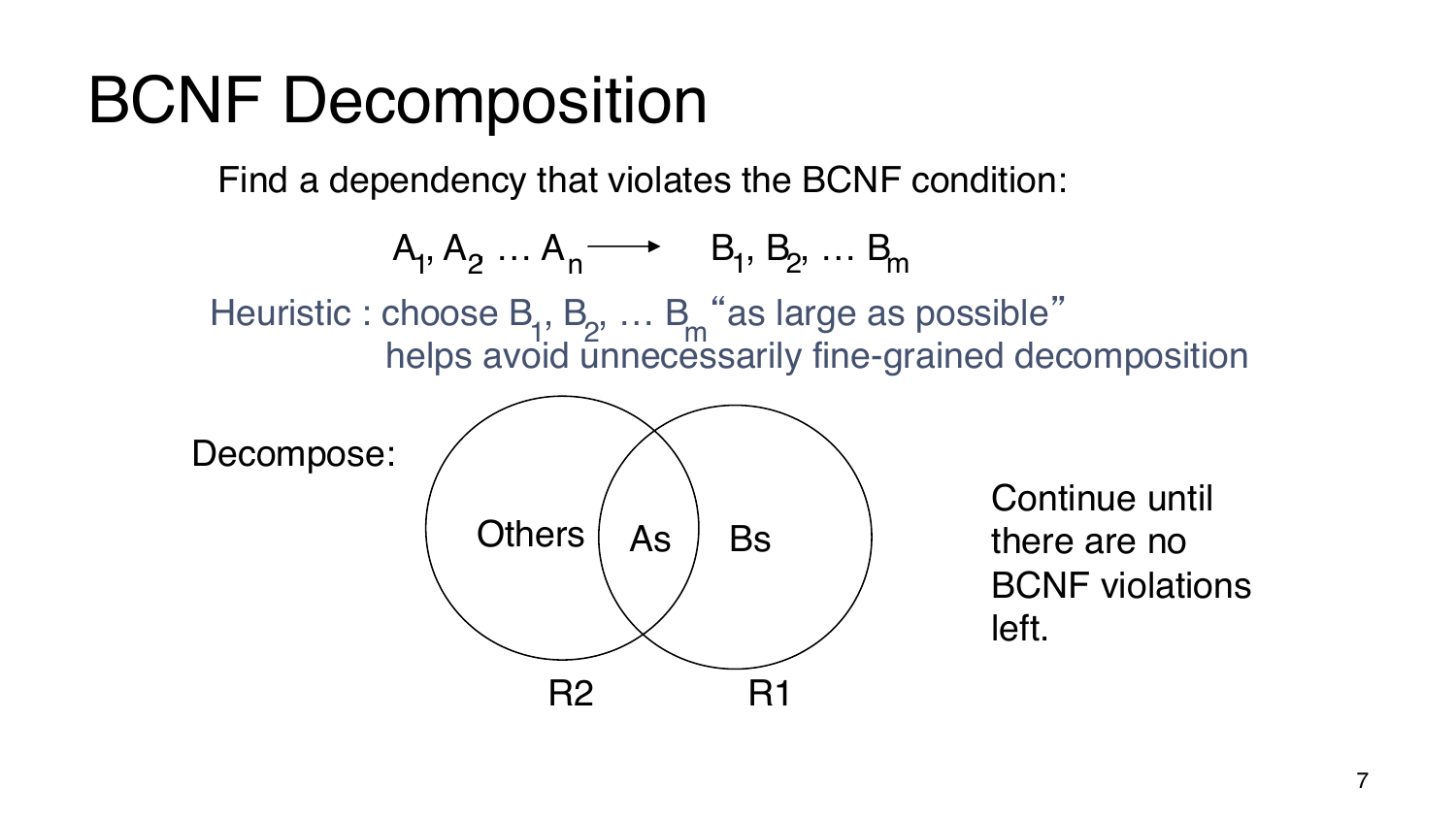## Example Decomposition

Person:

Name SSN | Age | EyeColor | PhoneNum

Functional dependencies:

SSN → Name, Age, Eye Color

BCNF: Person1 (SSN, Name, Age, EyeColor), Person2 (SSN, PhoneNum)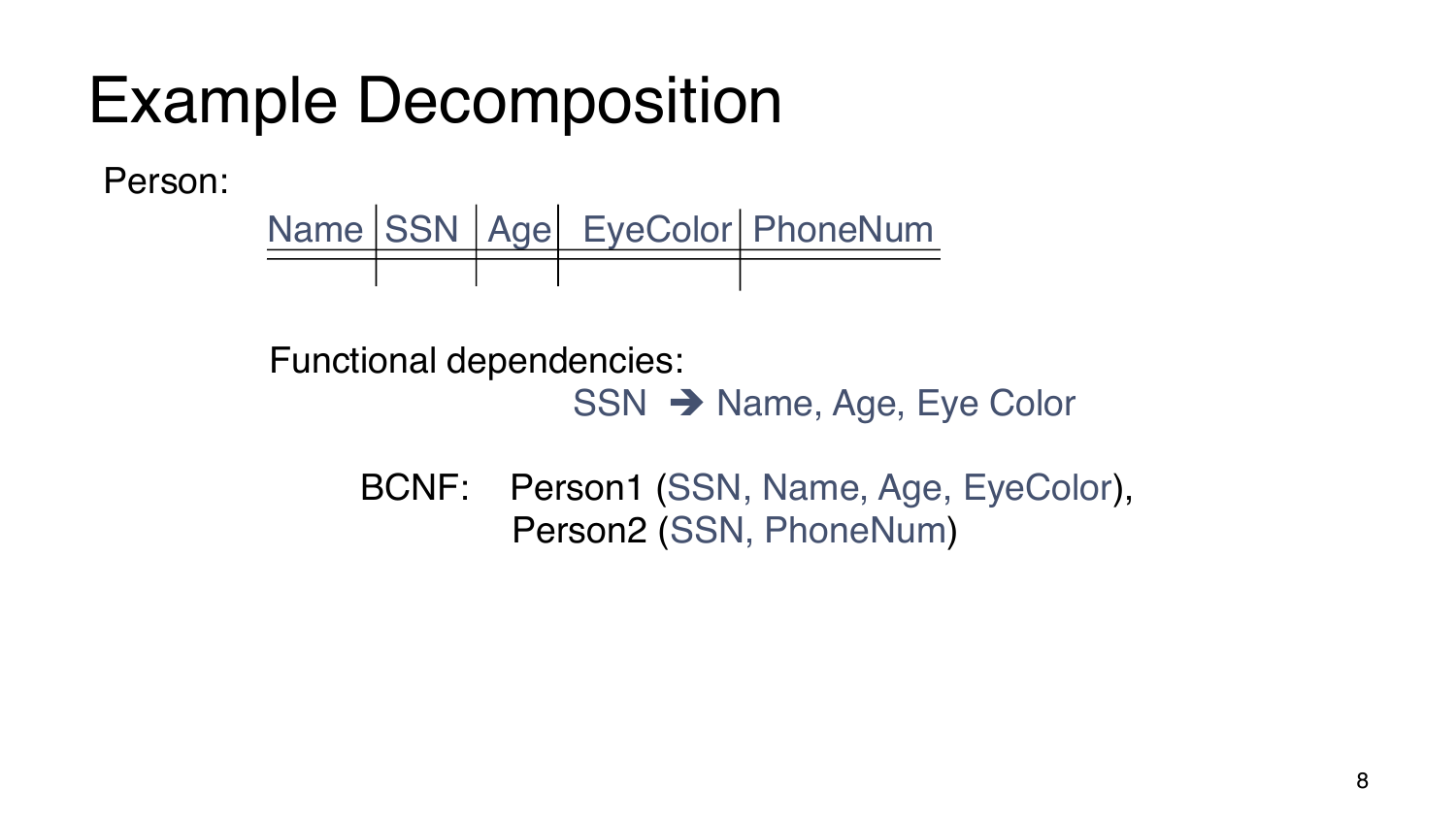

Same example, slightly more complex.

Person (Name, SSN, Age, EyeColor, PhoneNum, Draftworthy)

- FD 1: SSN  $\rightarrow$  Name, Age, EyeColor
- FD 2: Age  $\rightarrow$  Draftworthy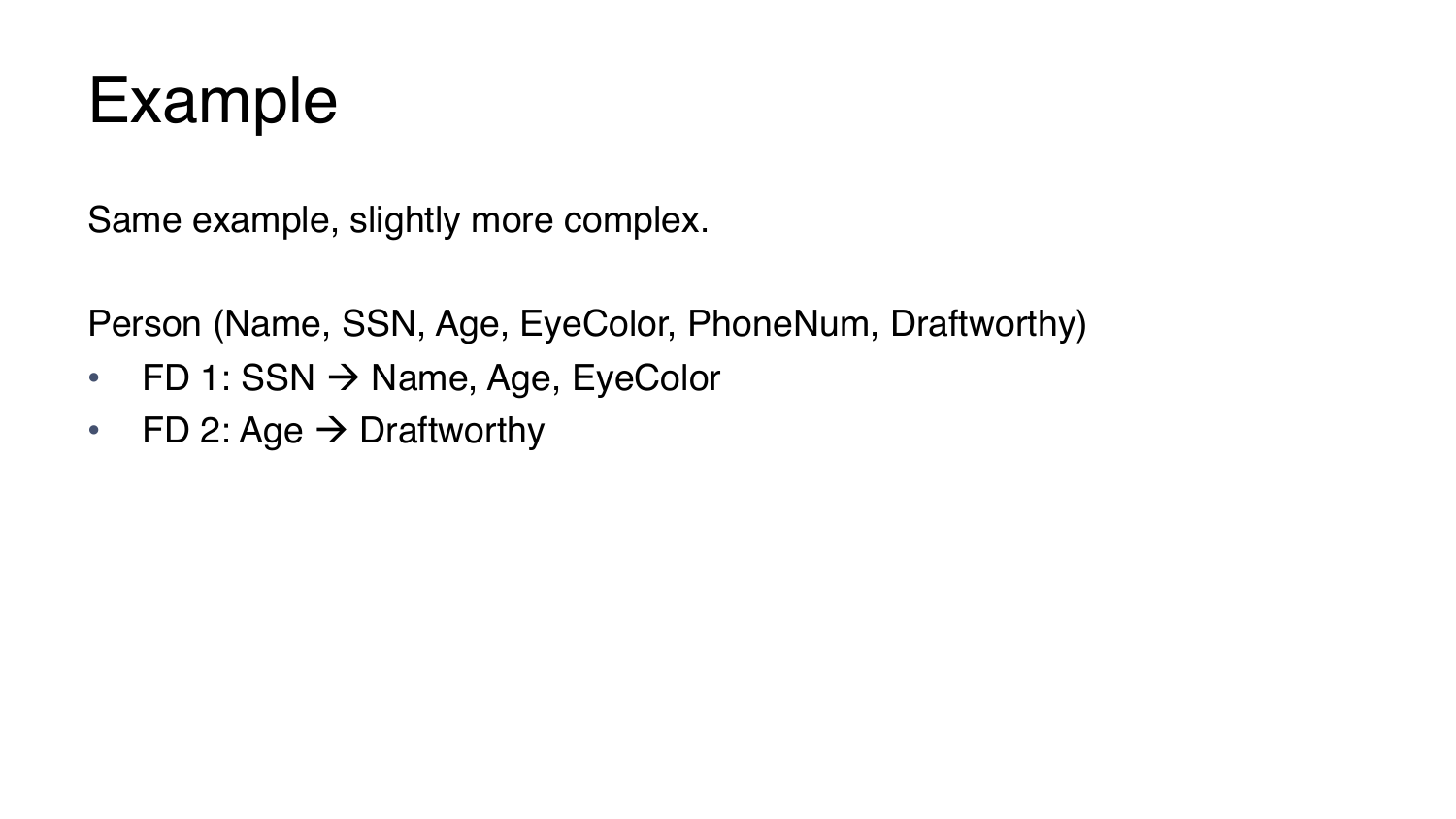- Person (Name, SSN, Age, EyeColor, PhoneNum, Draftworthy)
- FD 1: SSN  $\rightarrow$  Name, Age, EyeColor
- FD 2: Age  $\rightarrow$  Draftworthy
- FD 1 and 2 imply SSN  $\rightarrow$  Name, Age, EyeColor, Draftworthy
- Split based on this
	- (SSN, Name, Age, EyeColor, Draftworthy)
	- (SSN, PhoneNum)
- Split based on Age  $\rightarrow$  Draftworthy
	- (SSN, Name, Age, EyeColor)
	- (Age, Draftworthy)
	- (SSN, Phone Number)
- Will get same result if you apply in a different order (but not always!)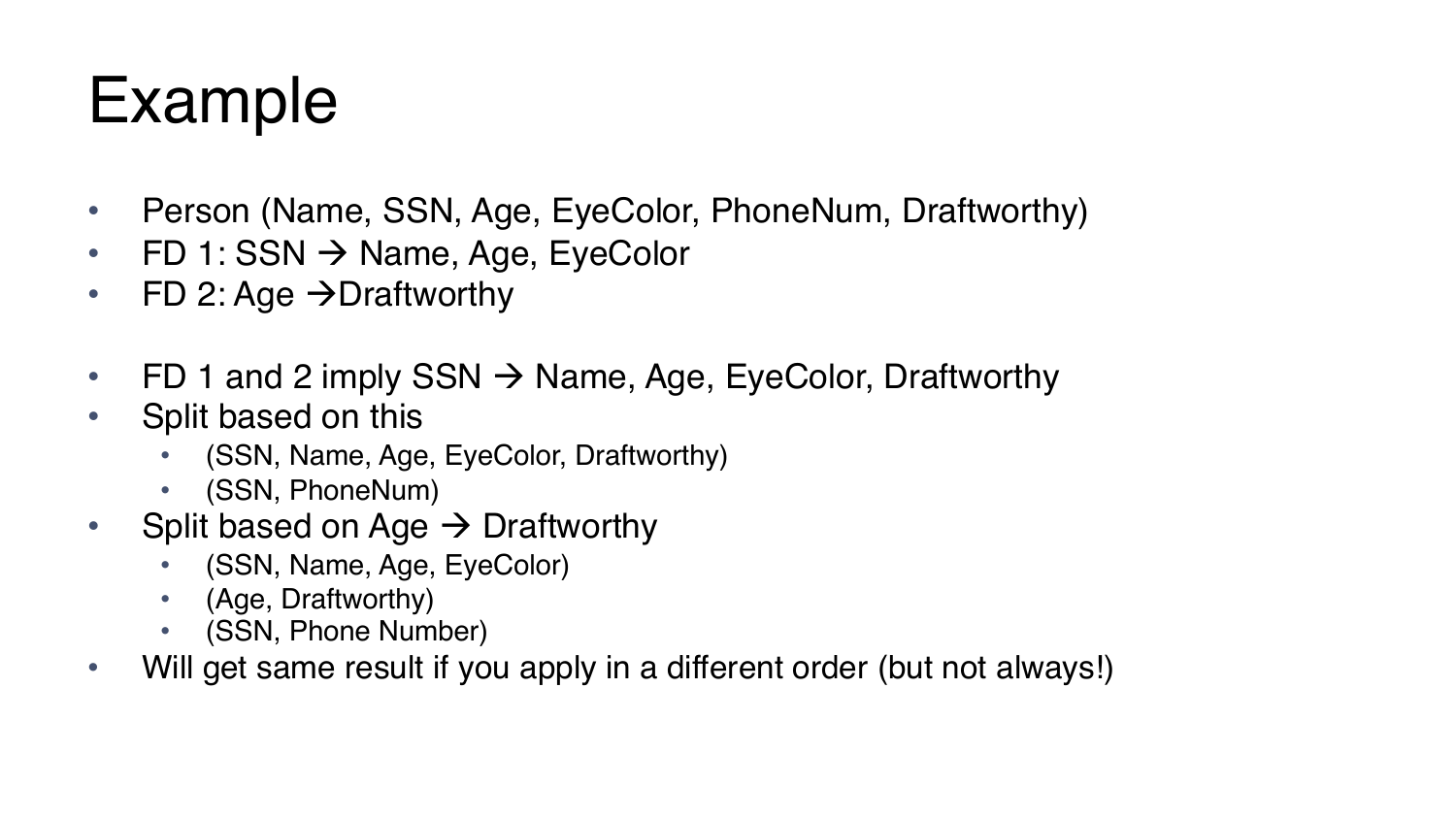- Movie (Title, Yr, StudioName, President, PresAddr)
- FD: Title,  $Yr \rightarrow$  StudioName
- FD: StudioName  $\rightarrow$  President
- FD: President  $\rightarrow$  PresAddr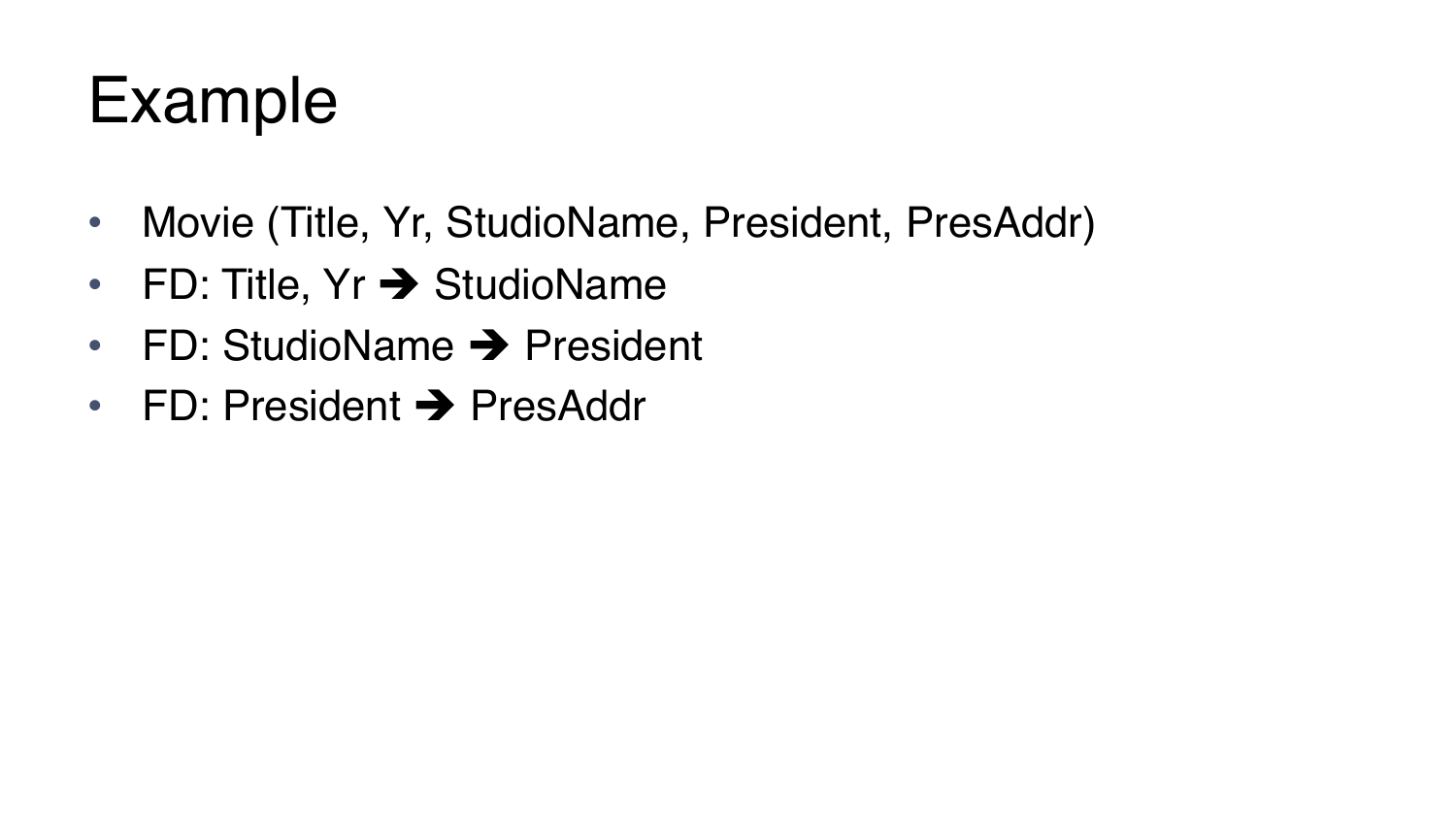- Movie (Title, Yr, StudioName, President, PresAddr)
- FD: Title,  $Yr \rightarrow$  StudioName
- FD: StudioName  $\rightarrow$  President
- FD: President  $\rightarrow$  PresAddr

(Title, Yr, StudioName, President) (President, PresAddr)

#### è

(Title, Yr, StudioName) (StudioName, President) (President, PresAddr)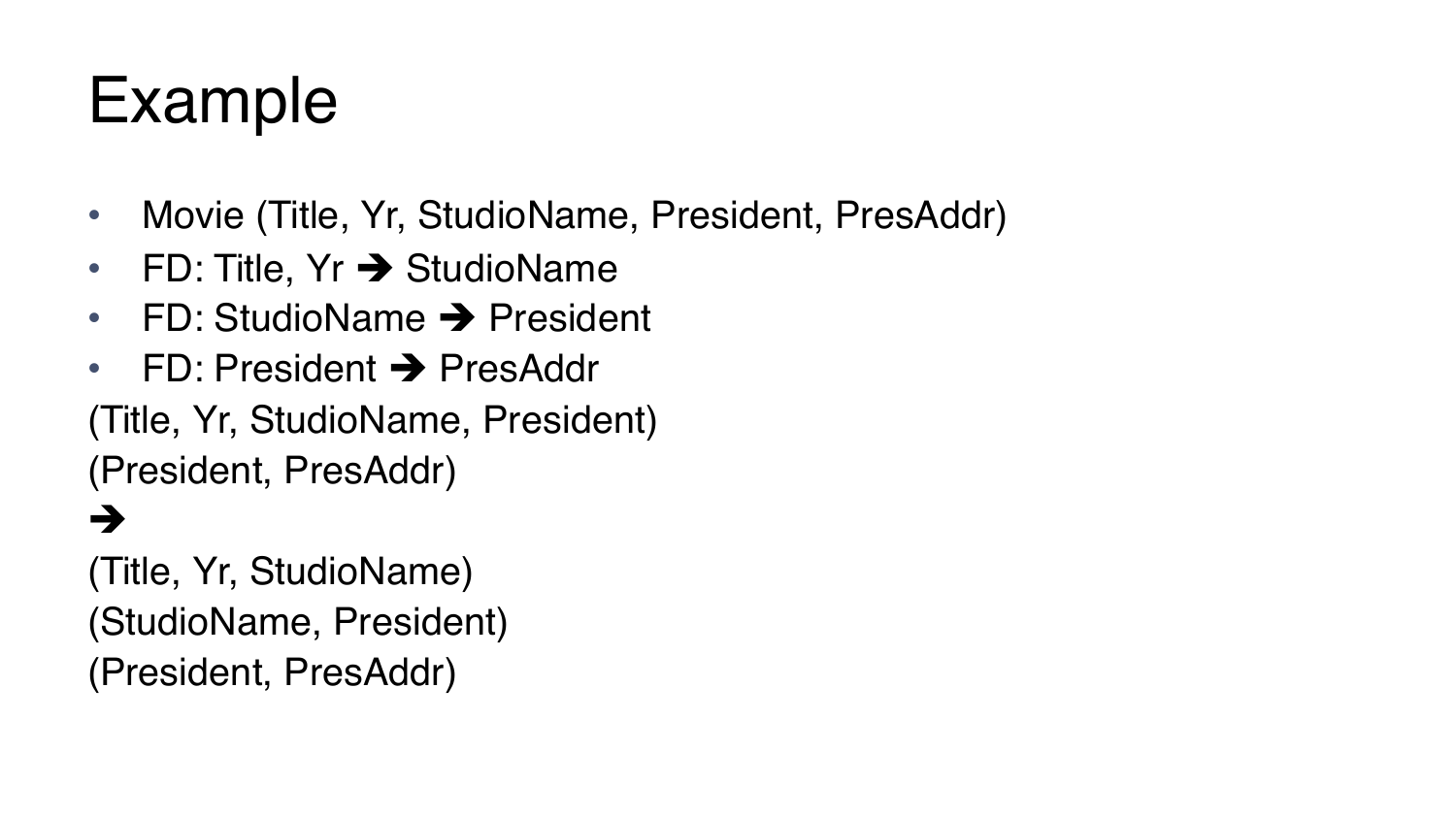### Two-attribute relations

- Let A and B be the only two attributes of R
- Claim: R is in BCNF.
- Symmetric cases:
	- If  $A \rightarrow B$  is true,  $B \rightarrow A$  is not:
	- If  $B \rightarrow A$  is true,  $A \rightarrow B$  is not:
- If  $A \rightarrow B$  is true,  $B \rightarrow A$  is true: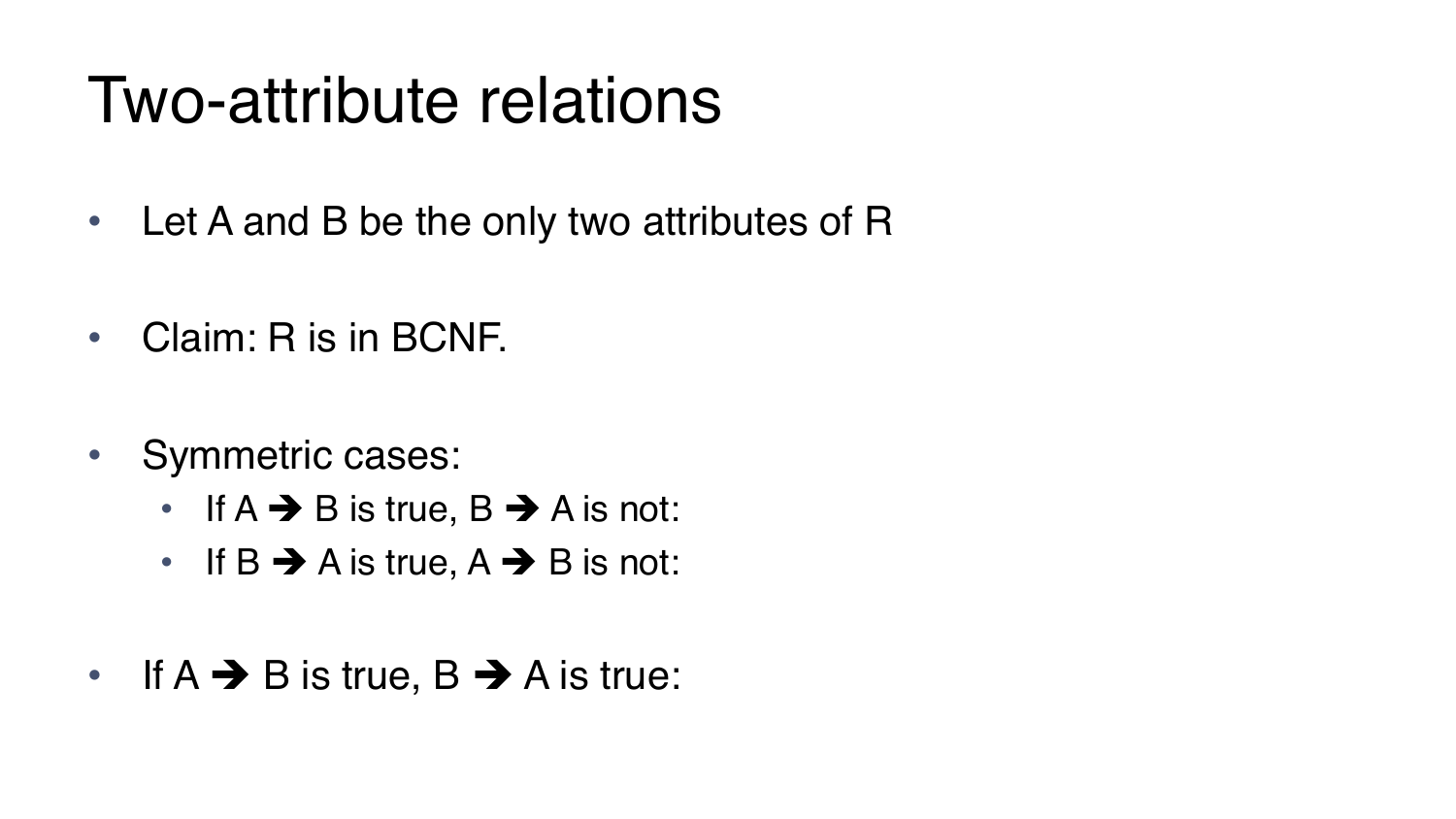### Two-attribute relations

- Let A and B be the only two attributes of R
- Claim: R is in BCNF.
- If  $A \rightarrow B$  is true,  $B \rightarrow A$  is not:
	- $A \rightarrow B$  does not violate BCNF
- If B  $\rightarrow$  A is true, A  $\rightarrow$  B is not:
	- Symmetric
- If  $A \rightarrow B$  is true,  $B \rightarrow A$  is true:
	- Both are keys, therefore neither violate BCNF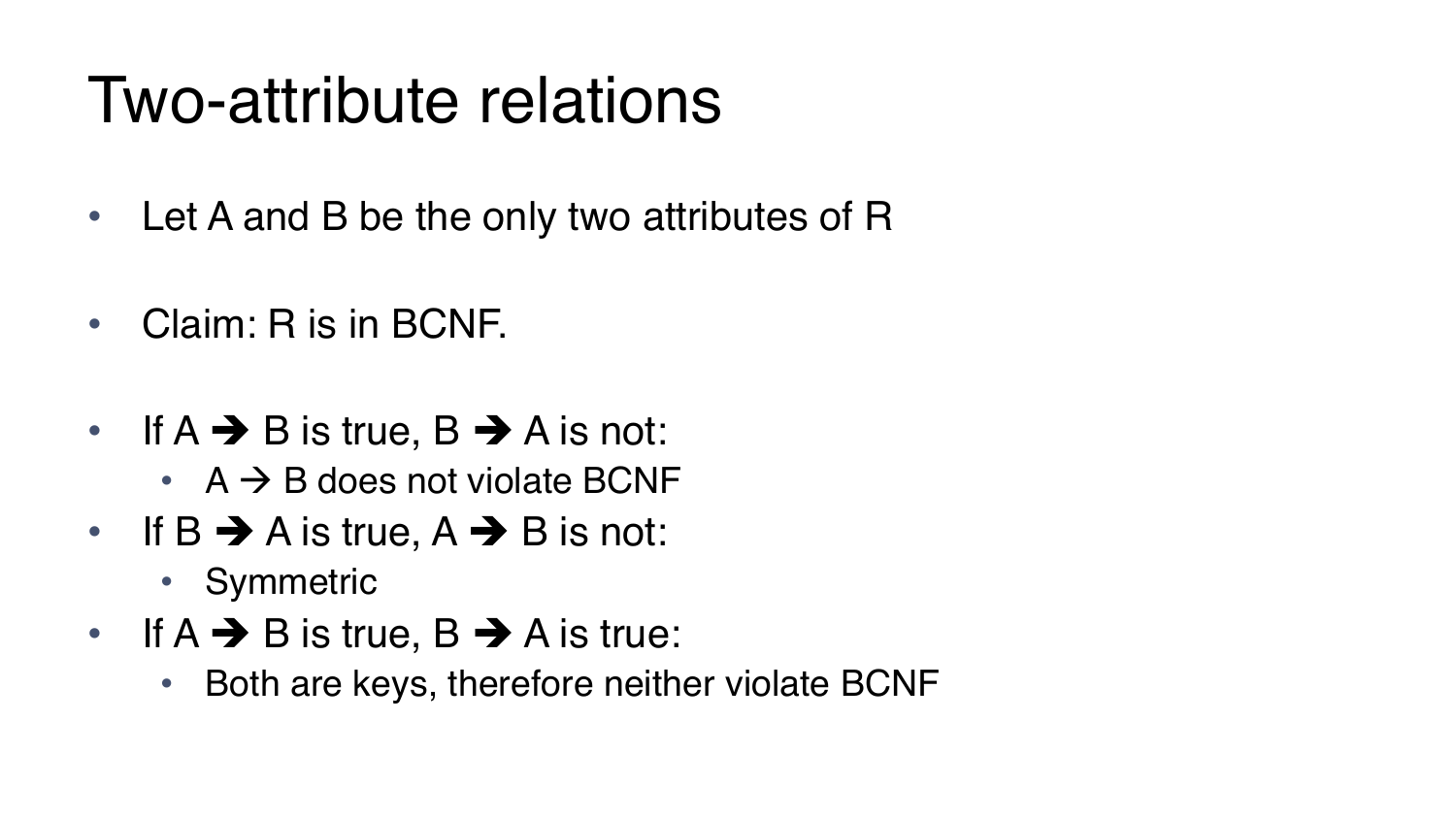### BCNF Decomposition: The Algorithm

Input: relation R, set S of FDs over R

- 1) Check if R is in BCNF, if not:
	- a) pick a violation FD f:  $A \rightarrow B$
	- b) compute A+
	- c) create  $R1 = A+$ ,  $R2 = A$  union  $(R A+)$
	- d) compute all FDs over R1 and R2, using R and S.

e) repeat Step 1 for R1 and R2

2) Stop when all relations are BCNF or are two attributes

(Remember, two attribute relations are always in BCNF)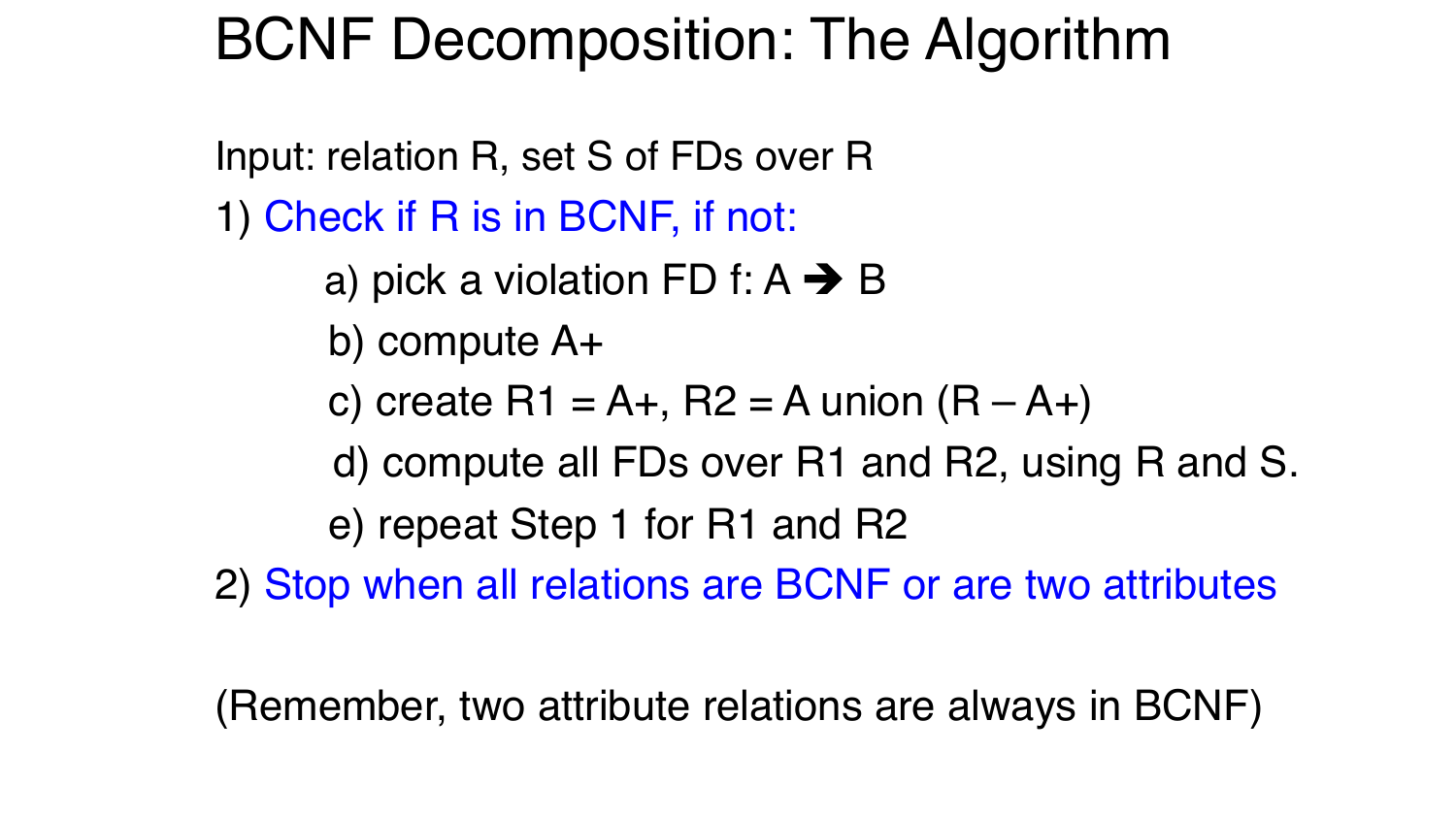### Q: Is BCNF Decomposition unique?

- R(SSN, netid, phone).
- FD1: SSN -> netid
- FD2: netid -> SSN
- Each of these two FDs violates BCNF.

Can you tell me two different BCNF decomp for R?

- Pick FD1 and decompose, you get:
	- (SSN, netid); (SSN, phone).
- Pick FD2 and you get
	- (netid, SSN); (netid, phone).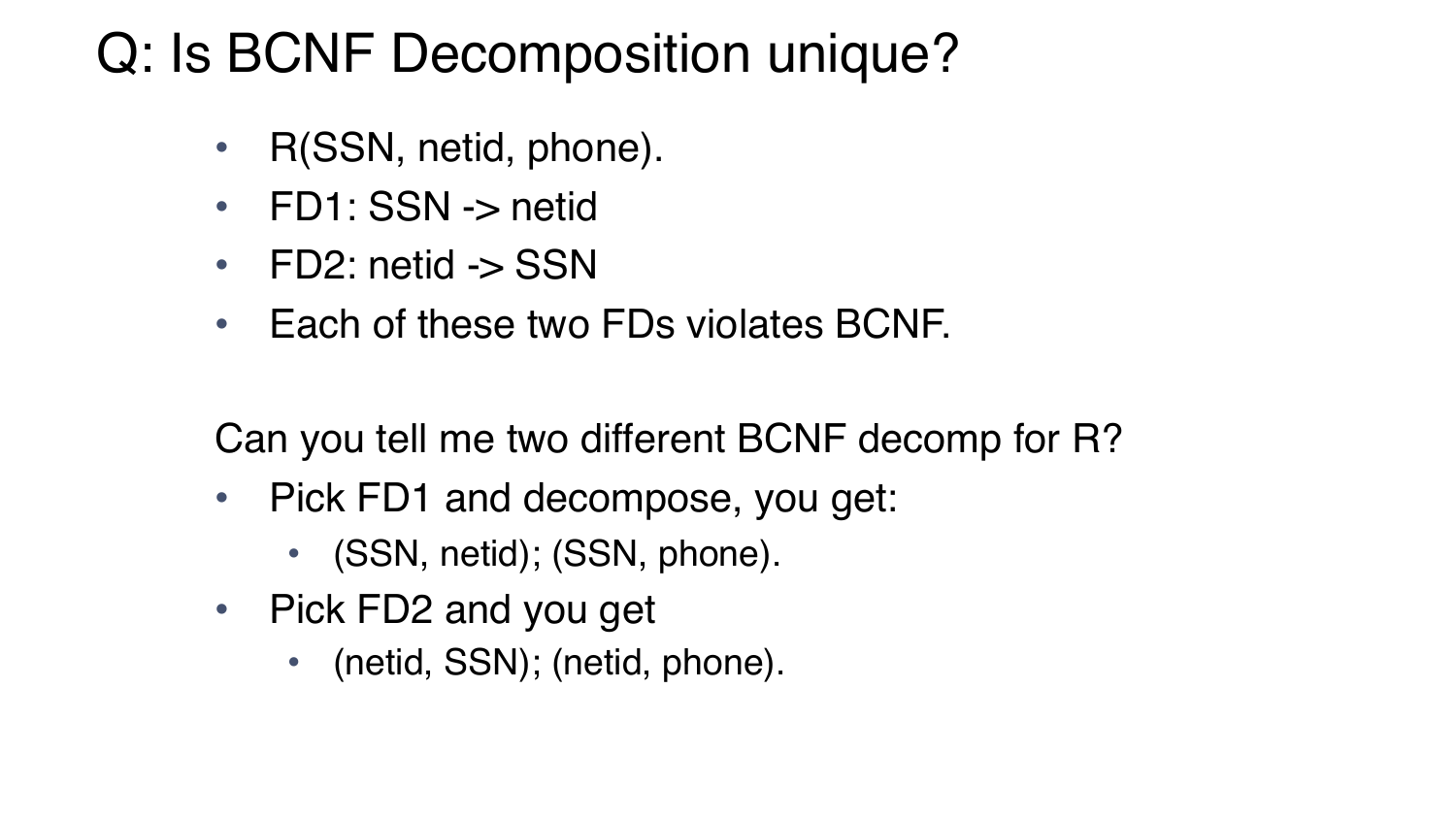### Properties of BCNF

- BCNF removes certain types of redundancies
	- for examples of redundancy that it cannot remove, see "multi-valued redundancy" (Addressed by 4NF, see textbook)
- BCNF decomposition **avoids information loss**
	- You can construct the original relation instance from the decomposed relations' instances.
	- How? What would the relational algebra exp look like?
		- $R(A, B, C)$  from  $R(A, B), R(B, C)$
	- Ans: Natural join
	- Proof: in the textbook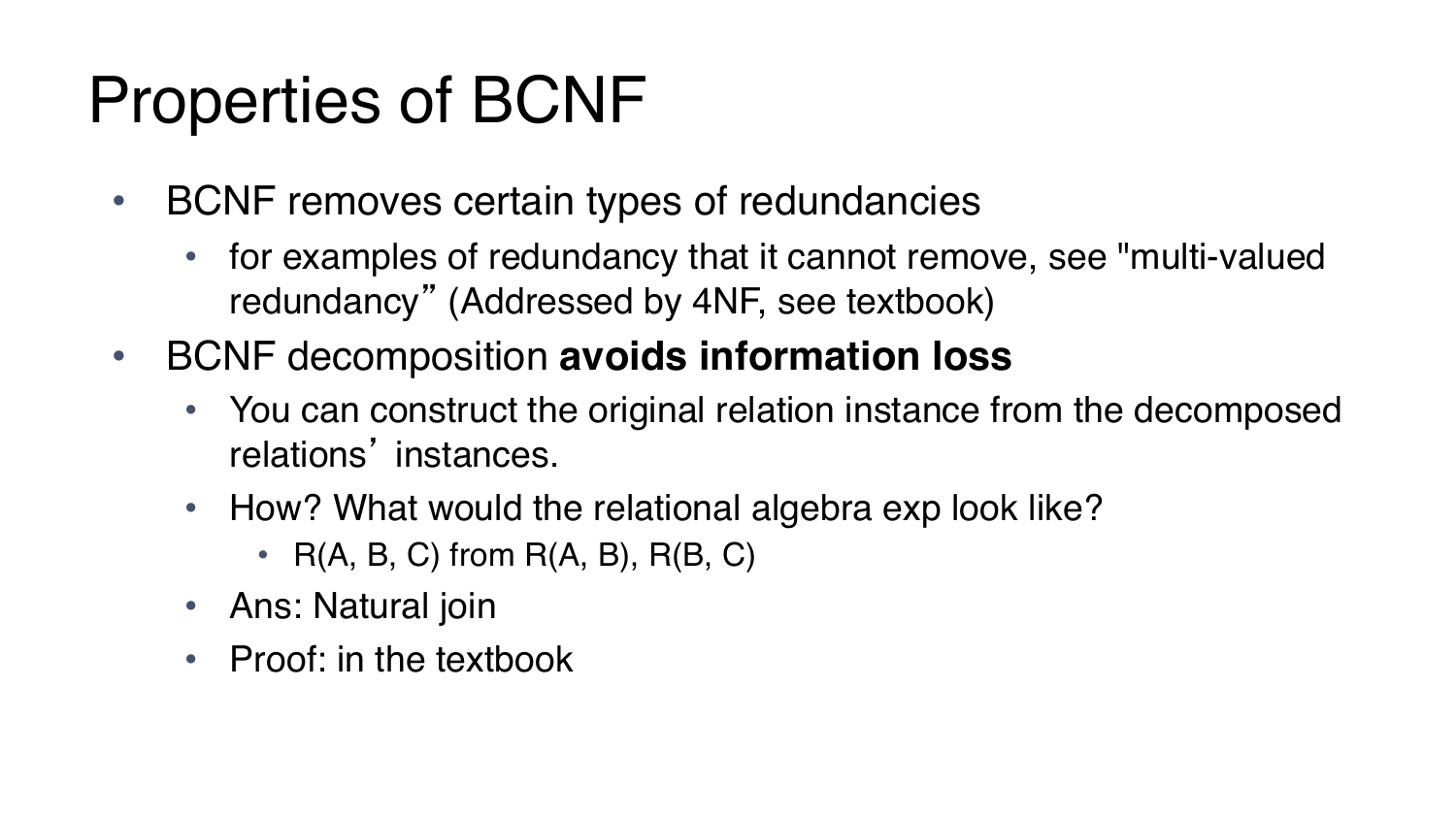### Can we cheat?

- We saw that two-attribute relations are in BCNF.
- Why don't we break any  $R(A,B,C,D,E)$  into  $R1(A,B)$ ;  $R2(B,C)$ ; R3(C,D); R4(D,E)? Why bother with finding BCNF violations etc.?
- Turns out, this leads to information loss …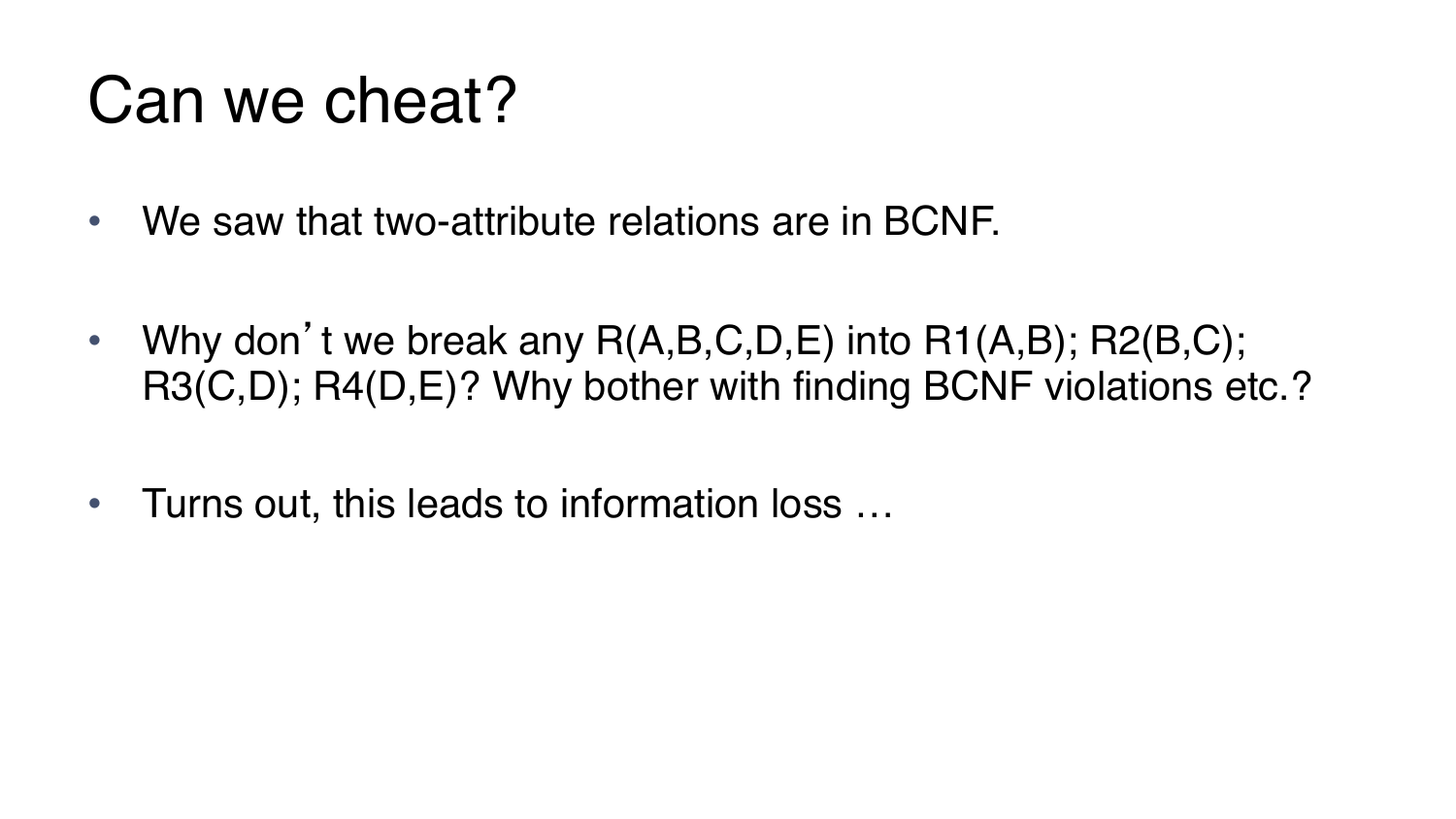# Example of the "easy decomposition"

•  $R = (A,B,C)$ ; decomposed into  $R1(A,B)$ ; R2 $(B,C)$ 

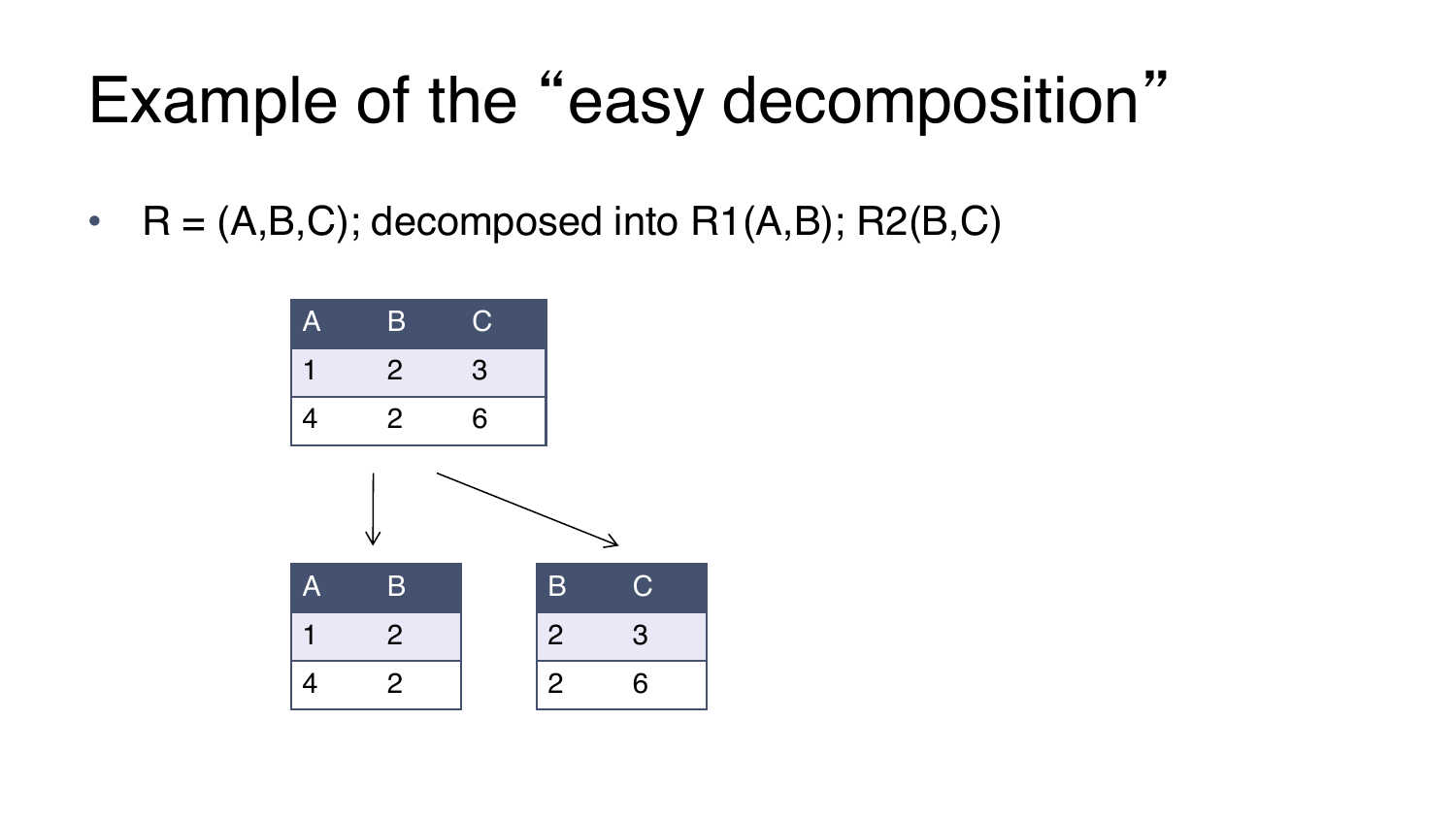# Example of the "easy decomposition"

•  $R = (A,B,C)$ ; decomposed into  $R1(A,B)$ ; R2 $(B,C)$ 

4 2



2 6

We get back some "bogus tuples"! *Lossless decompositions (like BCNF) don't give bogus tuples.*